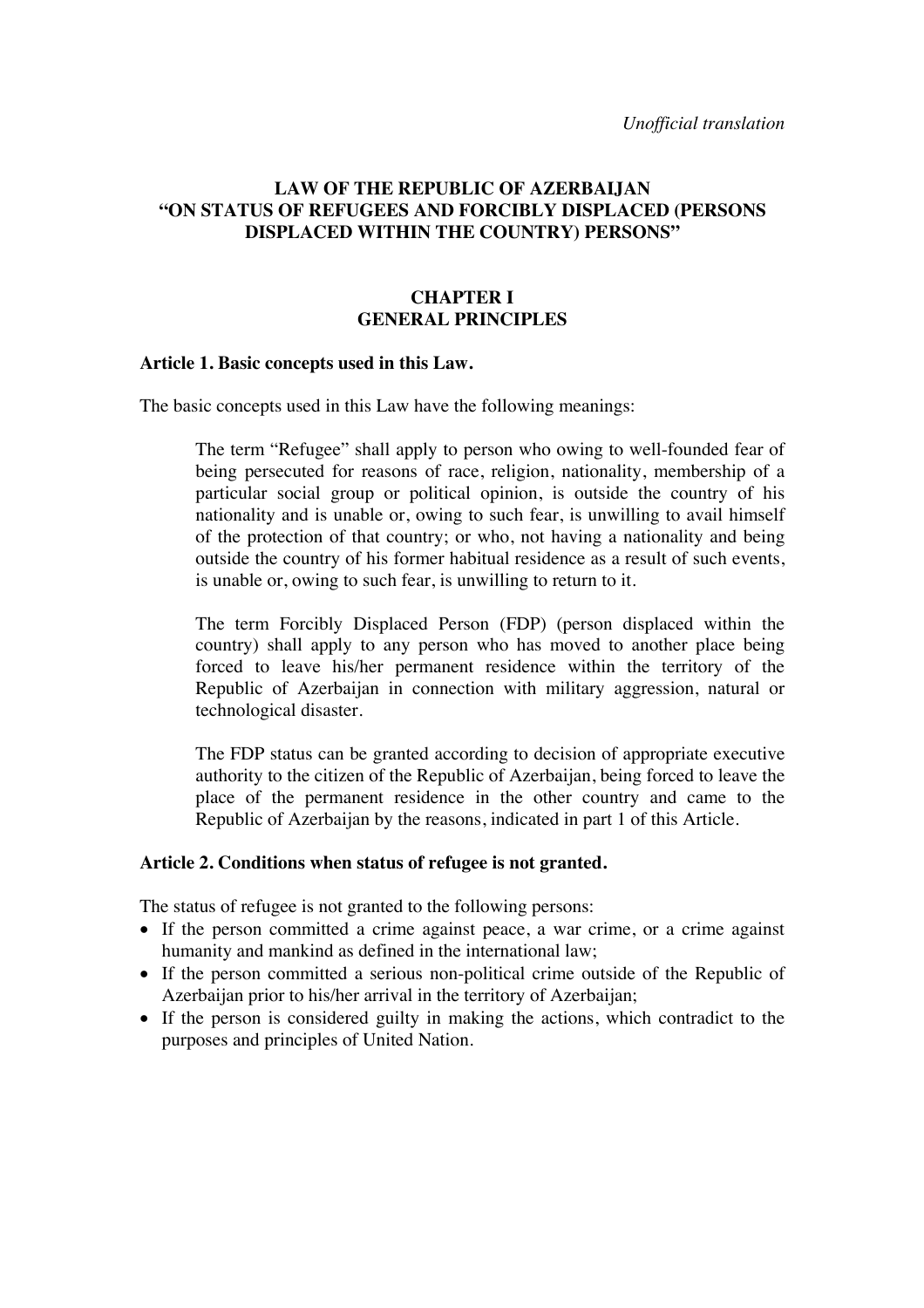# **Article 3. Granting political asylum in the Republic of Azerbaijan to the foreigners and stateless persons.**

Political asylum shall be granted to the foreigners and stateless persons in accordance with Article 70, part 1 and Article 109, point 21 of the Constitution of the Republic of Azerbaijan.

# **Article 4. Admission of the persons willing to apply for the refugee status in the territory of the Republic of Azerbaijan**

Person seeking the refugee status on the territory of Azerbaijan Republic shall pass the border control posts in compliance with the legislation of the Republic of Azerbaijan.

# **Article 5. Non-amenability for illegal entry the territory. Non-expelling the refugees to the country of coming or their compulsory non-returning.**

The person, arrived to the Republic of Azerbaijan without valid travel document due to the reasons indicated in the Article 1 of the present law and applied to the relevant governmental body as soon as possible shall stay exempt from the responsibility, provided by the legislation of the Republic of Azerbaijan based on the grounded reason of that body.

According to the reasons set forth in the Article 1, part 1 of present Law the refugee can no way be sent or forcibly expelled to the country, where there is a dangerous for his life and freedom.

## **CHAPTER II THE LEGAL STATUS OF REFUGEES AND FDPs**

## **Article 6. Rights and obligations of the refugees and FDPs (persons displaced within the country).**

Unless otherwise is provided by the Constitution of the Republic of Azerbaijan, present Law and other legislative acts, the refugees use the rights and duties of the citizens of the Republic of Azerbaijan and have the same duties with them.

The person, obtained the status of refugee or FDP (person displaced within the country), is provided with the following guarantees in the established order:

- To live free-of-charge in special allocated places until acquiring the job or place of residence, but no more than 3 months.
- To go free-of-charge to the place of temporary residence and transportation the property;
- to get free-of-charge medical assistance and day-to-day goods on favourable conditions at the places or the temporary residence by the elders, children, poor people, and the families who have lost their providers;
- to educate the children in kindergartens and the teenagers and the youth at relevant educational institutions;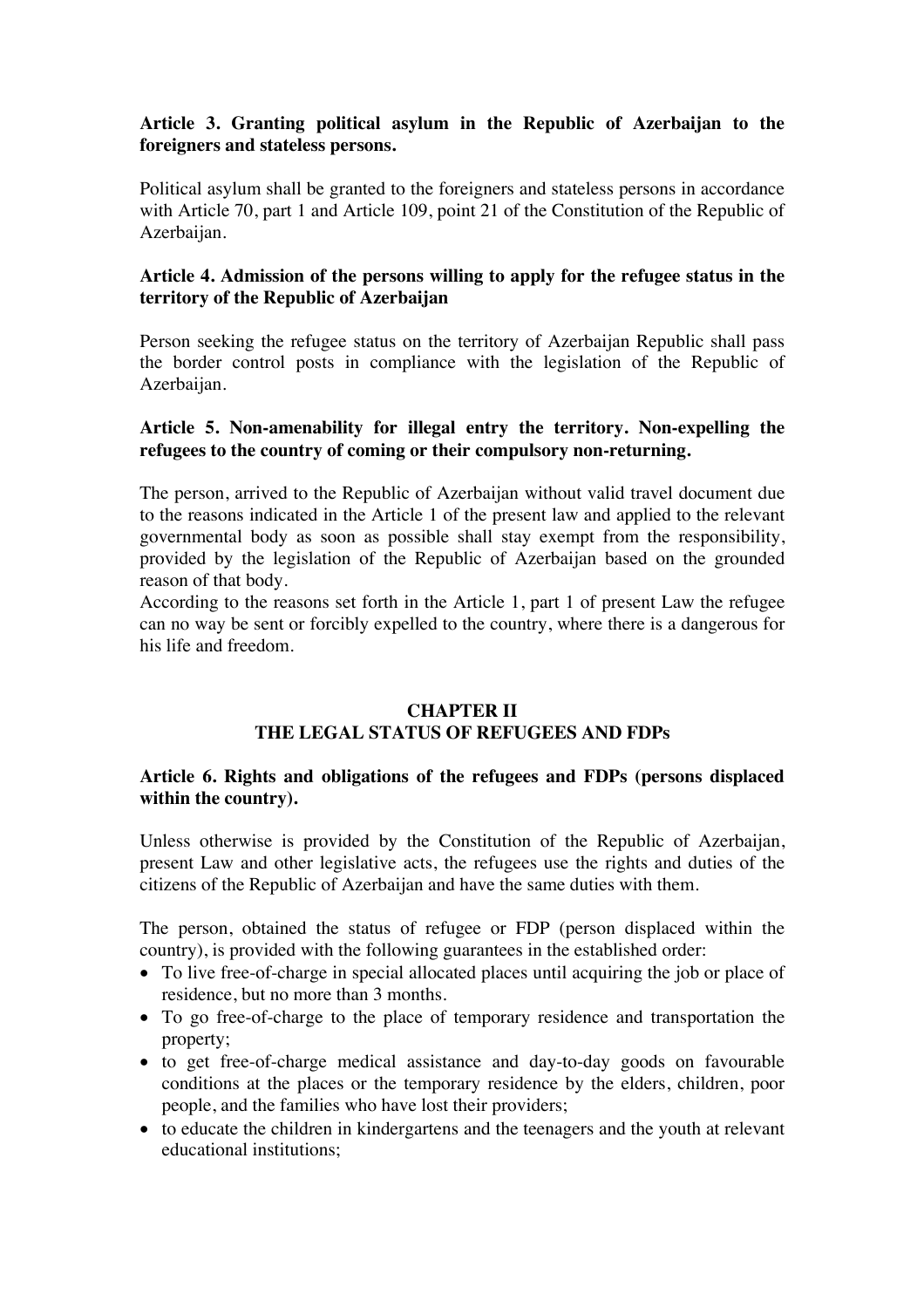- to purchase foodstuff and industrial goods in the settlements on the basis of equality with the permanent residents;
- to obtain of one-time and other aid determined by the state;
- to get the urgent allocations of single pensioners and invalids at the special institutions of social welfare;
- to acquire status of refugee or FDP (person displaced within the country) in the term, established by present Law;
- to arise the question of payment of financial and other damage;
- to apply to the Court for the defence of broken rights;
- right of movement to the previous place of residence.

A person who has been granted the refugee status, uses the rights and has the duties, provided by the legislation of the Republic of Azerbaijan for the foreigners and stateless persons.

## **Article 7. Adaptation, naturalisation of the refugees, provision with humanitarian aid.**

The conditions for adaptation, naturalisation, studying of the language, familiarisation with the rights and duties shall be created.

Refugee can use the humanitarian aid.

Refugee can acquire the citizenship of the Republic of Azerbaijan in accordance with the law of the Republic of Azerbaijan "On Citizenship of the Republic of Azerbaijan".

#### **Article 8. Expelling of the foreigners and stateless persons.**

The persons, who couldn't acquire the status of the refugee and asylum in accordance with the Present Law, can be expelled to the other country in compliance with the Law of the Republic of Azerbaijan "On the legal position of the foreigners and stateless persons".

#### **CHAPTER III**

# **ACQUISITION AND LOOSING THE STATUS OF REFUGEE OR FDPs (PERSON DISPLACED WITHIN THE COUNTRY)**

#### **Article 9. Bodies dealing with granting and depriving the refugee and FDP (persons displaced within the country) status.**

Decisions on granting the refugee and FDP (person displaced within the country) status and depriving the refugee status shall be made by the appropriate executive authorities of the Republic of Azerbaijan.

## **Article 10. Order of submission of solicitation for the granting the refugee or FDP (person displaced within the country) status.**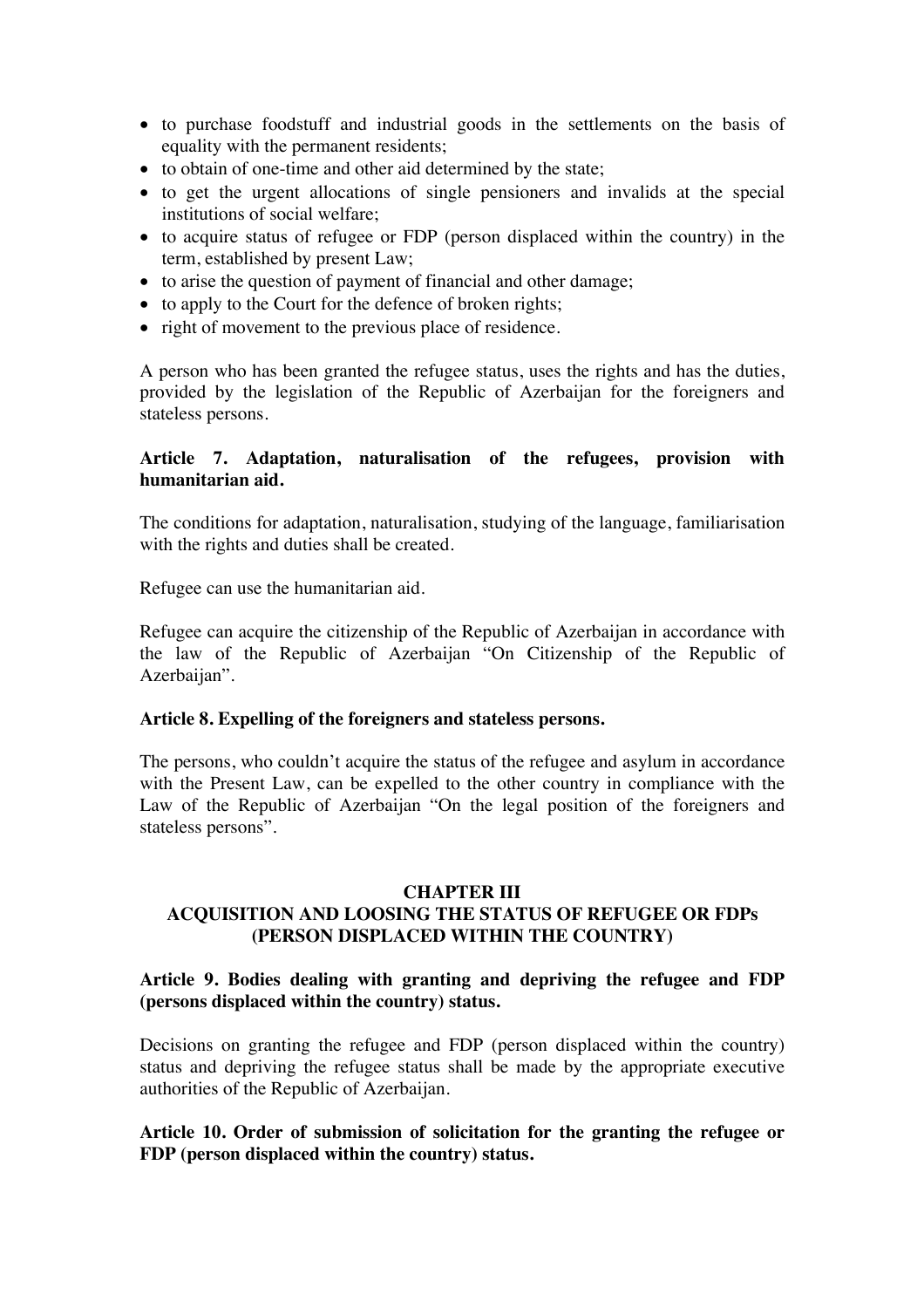The persons willing to acquire the status of refugee shall apply to the appropriate executive authority of the Republic of Azerbaijan with the statement for obtaining the status of refugee. Persons, willing to acquire the status of FDP (person displaced within the country) shall be registered in the appropriate executive authority of the Republic of Azerbaijan.

Order of submission of solicitation for acquiring the status of refugee is established by the appropriate executive authority of the Republic of Azerbaijan.

# **Article 11. Rights and obligations of the persons applied for the refugee status granting.**

The person applied for the refugee status granting has a right to:

- have a temporary residence on the territory of the Republic of Azerbaijan; free of charge use of the interpreter's service;
- temporary employment;
- obtain the medical service:
- free-of-charge use of living place at the temporary accommodation settlement, provided until the refugee status granting procedure is completed but no more than 3 months;
- free practising his/her religion;
- be in touch with the representative of Supreme Commission of UN on refugees;

A person who applied for the refugee status is required to:

- provide the appropriate body with information necessary for acquiring the refugee status;
- observe the order of staying in the territory of the Republic of Azerbaijan established by the existing Legislation;
- submit to medical examination as required by the Public Health bodies.

The status of refugee shall not be granted to the applied person, who refuse to give full information of himself or premeditatedly provide with false information of reasons for acquiring the status of refugee.

# **Article 12. Application Submission Procedure for the Refugee/FDP (person displaced within the country) status**

The decision on granting the refugee and FDP (person displaced within the country) status is made by the appropriate executive authority of the Republic of Azerbaijan within 3 months from the date of registration of applications for the refugee status and 1 month from the date of registration of applications for the FDP (person displaced within the country) status.

The person acquired the refugee status and the members of his family, reached 16 years old, are provided with the certificate of refugee of prescribed manner. The above persons are provided with travel document entitling to move out of the borders of the Republic of Azerbaijan in compliance with the Convention of 1951 "On the status of refugees".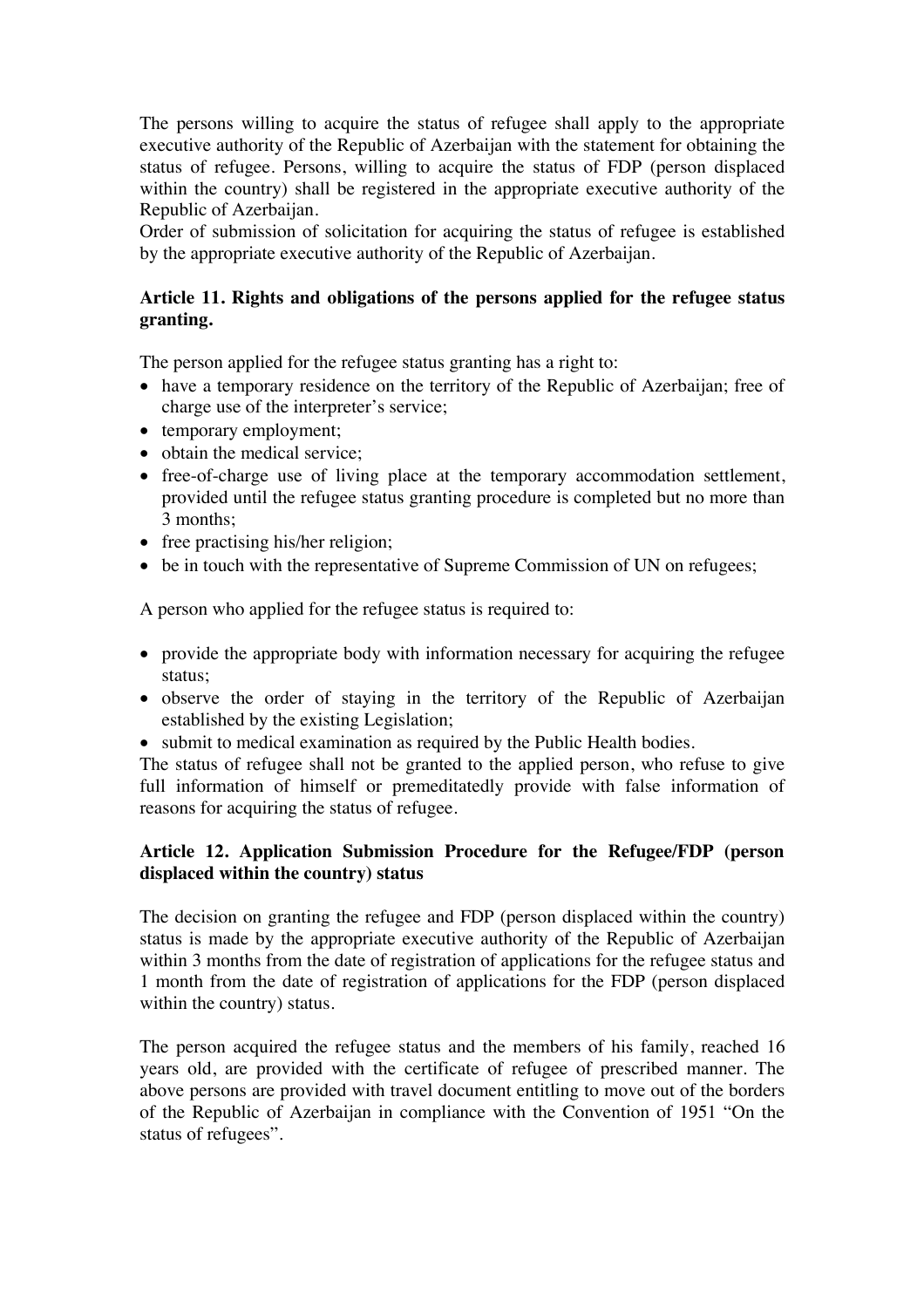The certificate of refugee, issued in prescribed manner is the document, identifying the personality of refugee and entitling him staying in the territory of the Republic of Azerbaijan.

## **Article 13. Rejection of the granting the refugee status.**

A person whose claim for refugee status has been rejected, shall receive a written notification of the decision with indication of reasons of rejection and procedures of appel to the Court within 5 days after the decision officially taken by the competent body.

The decision on rejection of the refugee status for the person is sent to the appropriate executive authority of the Republic of Azerbaijan, in order to organise expelling of this person out of the territory of the Republic of Azerbaijan.

The decision on rejection of granting the refugee status can be appealed to the Court. Submission of compliant to the Court shall postpone the activity regarding expulsion of the persons out of the territory of the Republic of Azerbaijan.

# **Article 14. Loss of the status of refugee and FDP (person displaced within the country).**

Refugee and FDP (person displaced within the country) status will cease in the following cases:

- on voluntary re-usage of the right of protection of the country of permanent residence or the country of his/her citizenship;
- on voluntary re-acquisition of the right of deprived citizenship;
- on acquisition of the citizenship of the Republic of Azerbaijan or other country or using protection of the country where he is a new citizen;
- on leaving the country on the reason of beware of measurements or on voluntary re-settling in the country out of the borders;
- on impossibility to refuse the protection of the country, where he is the citizen because of absence of the cases, which was the reason to recognise him as the refugee (for the exception of refugees, who can provide the sufficient reasons regarding previous measurements for the refuse of the country which they are the citizens);
- at possibility of the stateless person to come back to the country of residence because of absence of the cases, which were the reasons to recognise him as refugee (for the exception of refugees, who can provide the sufficient reasons regarding previous measurements for the refuse of the country which they are the citizens).

When the refugee leave the borders of the Republic of Azerbaijan for permanent residence, obligations of the Republic of Azerbaijan regarding this refugee become void on passing the state border of the Republic of Azerbaijan.

FDP (person displaced within the country) status will cease in the following cases:

• on returning to the previous place of residence or on provision with other living space in the same region in established order without compensation;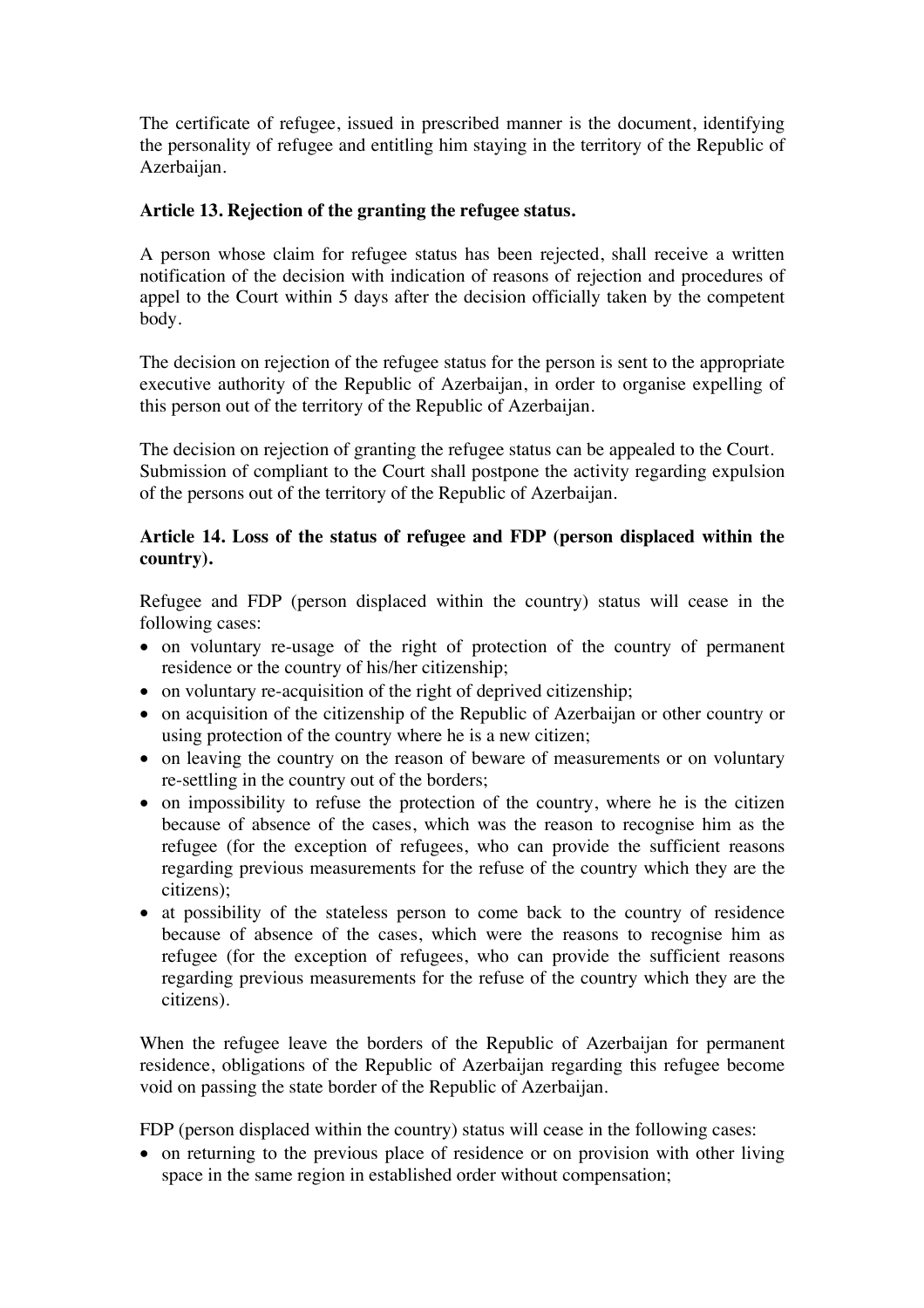• in case of impossibility to do it, on provision with living space on the base of special decision on established level.

# **Article 15. Prohibition of deprivation of refugee status, expulsion of refugees to the other country or compulsory returning.**

Person may be deprived refugee status in the following cases:

- if he represents a threat to the state security and public rules;
- if the refugee status has been acquired as a result of premeditated submission of false information or documents;
- if the person is confined for committed heinous crime according to the decision of Court.

The person, applied for the granting of the refugee status, can't be expelled or compulsory returned to other country during making decision on his matter by the appropriate executive authority.

Decision of deprivation of refugee status, expulsion or compulsory returning of the refugee or the person willing to acquire the refugee status to the other country is made by the Court according to the statement of appropriate executive authority.

# **Article 16. Employment of refugees and FDPs (persons displaced within the country).**

The appropriate executive authorities render the assistance to the refugees and FDPs (persons displaced within the country) with the aim of choosing job.

Recovery of continuous working length of service is carried out at the new working place in the order provided in the legislation.

During without continuing working period, related to the improvement of qualification or acquiring new occupation the refugee and FDP (person displaced within the country) shall receive the average salary at the new working place according to his/her occupation. The salary difference for the whole production period, occurred in connection with changing of profession without discontinuation of work, shall be paid to the refugee or FDP (person displaced within the country) by the institution, enterprise or department, which concluded the labour agreement.

## **Article 17. The provision of refugees and FDPs (persons displaced within the country) with living space.**

Provision of refugees and FDPs (persons displaced within the country) with temporary and resident living space is carried out by the appropriate executive authorities of the Azerbaijan Republic in the order, provided by the legislation.

Expenses occurred in connection with movement of refugee and FDP (person displaced within the country) from the temporary place of residence to the permanent place of residence or to the working place shall be paid to him in established order and amount.